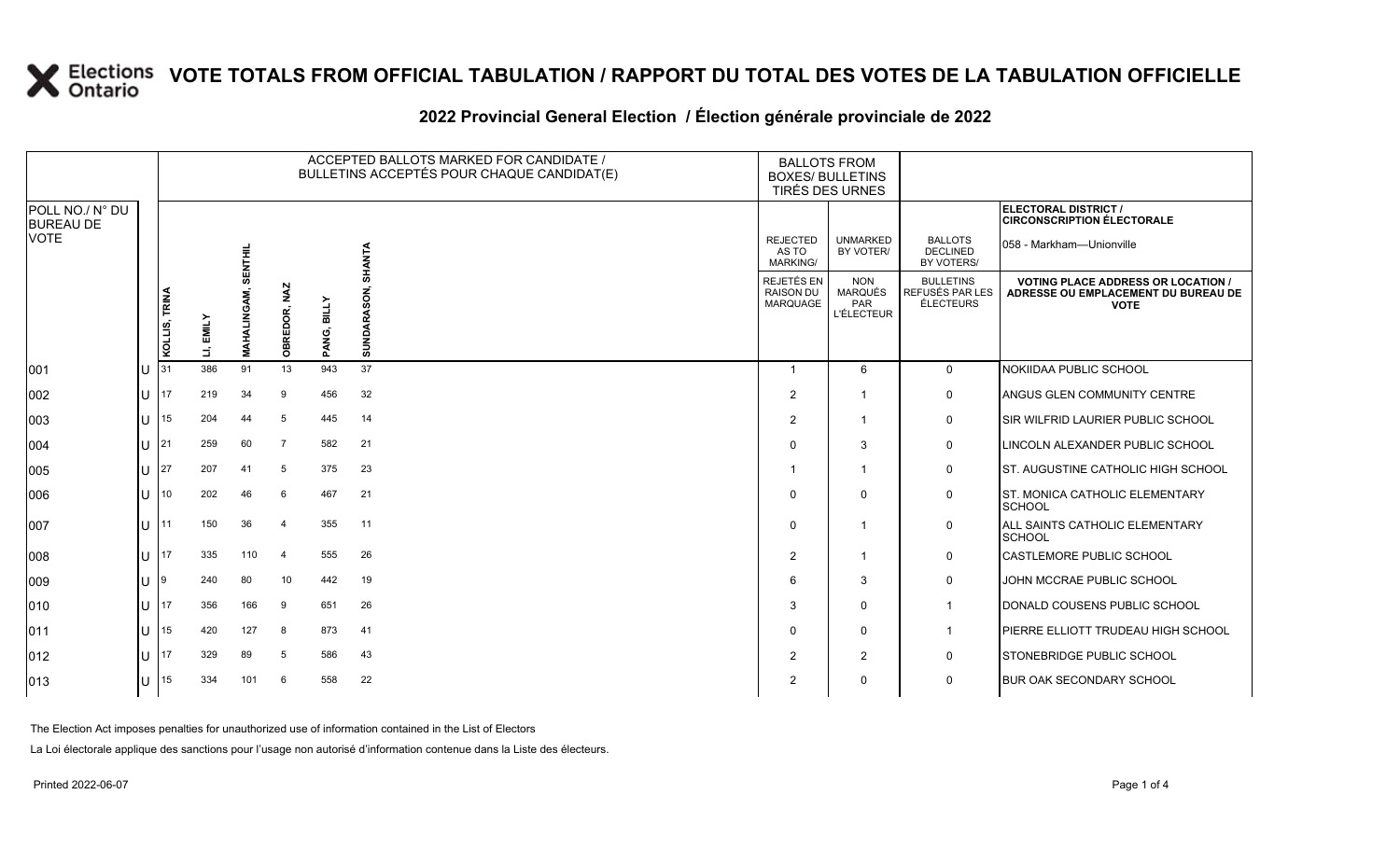### **2022 Provincial General Election / Élection générale provinciale de 2022**

|                                     |     |               |           |                    |                |                       | ACCEPTED BALLOTS MARKED FOR CANDIDATE /<br>BULLETINS ACCEPTÉS POUR CHAQUE CANDIDAT(E) | <b>BALLOTS FROM</b><br><b>BOXES/ BULLETINS</b><br>TIRÉS DES URNES |                                                          |                                                  |                                                                                                 |
|-------------------------------------|-----|---------------|-----------|--------------------|----------------|-----------------------|---------------------------------------------------------------------------------------|-------------------------------------------------------------------|----------------------------------------------------------|--------------------------------------------------|-------------------------------------------------------------------------------------------------|
| POLL NO./ N° DU<br><b>BUREAU DE</b> |     |               |           |                    |                |                       |                                                                                       |                                                                   |                                                          |                                                  | ELECTORAL DISTRICT /<br><b>CIRCONSCRIPTION ÉLECTORALE</b>                                       |
| <b>VOTE</b>                         |     |               |           | <b>SENTHIL</b>     |                |                       | SHANTA                                                                                | <b>REJECTED</b><br>AS TO<br><b>MARKING/</b>                       | <b>UNMARKED</b><br>BY VOTER/                             | <b>BALLOTS</b><br><b>DECLINED</b><br>BY VOTERS/  | 058 - Markham—Unionville                                                                        |
|                                     |     | KOLLIS, TRINA | LI, EMILY | <b>MAHALINGAM,</b> | OBREDOR, NAZ   | <b>BILLY</b><br>PANG, | SUNDARASON,                                                                           | REJETÉS EN<br><b>RAISON DU</b><br>MARQUAGE                        | <b>NON</b><br><b>MARQUÉS</b><br>PAR<br><b>L'ÉLECTEUR</b> | <b>BULLETINS</b><br>REFUSÉS PAR LES<br>ÉLECTEURS | <b>VOTING PLACE ADDRESS OR LOCATION /</b><br>ADRESSE OU EMPLACEMENT DU BUREAU DE<br><b>VOTE</b> |
| $ 014\rangle$                       | lu  | 16            | 308       | 121                | 5              | 412                   | 33                                                                                    | $\mathbf{3}$                                                      | 2                                                        | $\mathbf 0$                                      | <b>WISMER PUBLIC SCHOOL</b>                                                                     |
| $ 015\rangle$                       | lu  | 20            | 259       | 66                 | $\overline{4}$ | 469                   | 31                                                                                    |                                                                   | 5                                                        | $\overline{1}$                                   | <b>MARKHAM CIVIC CENTRE</b>                                                                     |
| $ 016\rangle$                       | Iυ  | 17            | 325       | 69                 | 9              | 609                   | 36                                                                                    |                                                                   |                                                          | 0                                                | <b>BUTTONVILLE PUBLIC SCHOOL</b>                                                                |
| 017                                 | lu  | 10            | 357       | 84                 | $\overline{7}$ | 753                   | 28                                                                                    | 3                                                                 | 11                                                       | $\mathbf 0$                                      | ST. JUSTIN MARTYR CATHOLIC E.S.                                                                 |
| $ 018\rangle$                       | lu  | 23            | 314       | 55                 | 3              | 498                   | 75                                                                                    |                                                                   | 3                                                        | $\overline{1}$                                   | WILLIAM BERCZY PUBLIC SCHOOL                                                                    |
| $ 019\rangle$                       | lu. | 31            | 465       | 86                 | 17             | 864                   | 88                                                                                    | 2                                                                 | $\overline{7}$                                           | $\overline{2}$                                   | <b>ST. MATTHEW CATHOLIC ELEMENTARY</b><br>SCHOOL                                                |
| 020                                 | lU  | 22            | 258       | 51                 |                | 444                   | 18                                                                                    | 2                                                                 | 2                                                        | $\mathbf 0$                                      | CENTRAL PARK PUBLIC SCHOOL                                                                      |
| 021                                 | lu  | 20            | 418       | 106                | - 7            | 689                   | 32                                                                                    |                                                                   | 19                                                       | 3                                                | UNIONVILLE MEADOWS PUBLIC SCHOOL                                                                |
| 022                                 | Iυ  | 17            | 399       | 73                 | 13             | 706                   | 93                                                                                    | $\overline{2}$                                                    | 3                                                        | $\overline{2}$                                   | ST. JOHN XXIII CATHOLIC E.S.                                                                    |
| 023                                 | IП  |               | 101       | 28                 | $\overline{4}$ | 169                   | 25                                                                                    |                                                                   | $\Omega$                                                 | $\mathbf 0$                                      | BILL CROTHERS SECONDARY SCHOOL                                                                  |
| 024                                 | lu  | 18            | 103       | 35                 | 3              | 159                   | 32                                                                                    |                                                                   | $\mathbf 0$                                              | 0                                                | CENTENNIAL COMMUNITY CENTRE                                                                     |
| $ 400\rangle$                       | lu  |               | 32        | 2                  | -1             | 50                    | 22                                                                                    | $\Omega$                                                          | $\Omega$                                                 | $\mathbf 0$                                      | UNIONVILLE COMMUNITY CENTRE FOR<br><b>SENIORS</b>                                               |
| 401                                 | Iυ  |               | 41        | -5                 | $\Omega$       | 55                    | 9                                                                                     |                                                                   | $\mathbf 0$                                              | 0                                                | <b>WALDEN POND I</b>                                                                            |

The Election Act imposes penalties for unauthorized use of information contained in the List of Electors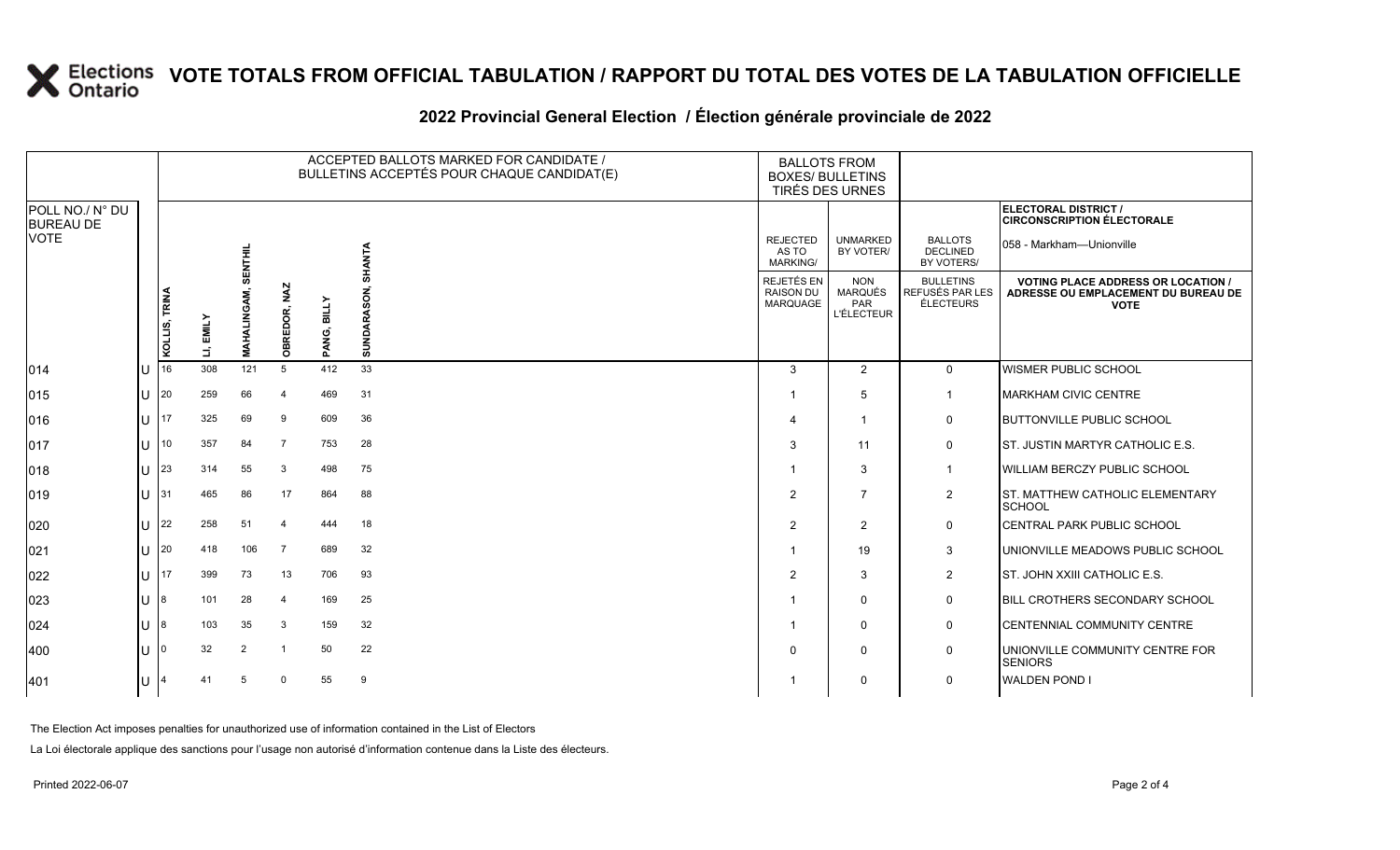### **2022 Provincial General Election / Élection générale provinciale de 2022**

|                                     |   | ACCEPTED BALLOTS MARKED FOR CANDIDATE /<br>BULLETINS ACCEPTÉS POUR CHAQUE CANDIDAT(E) |             |                 |                 |                       |                | <b>BALLOTS FROM</b><br><b>BOXES/ BULLETINS</b><br>TIRÉS DES URNES |                                                          |                                                  |                                                                                               |
|-------------------------------------|---|---------------------------------------------------------------------------------------|-------------|-----------------|-----------------|-----------------------|----------------|-------------------------------------------------------------------|----------------------------------------------------------|--------------------------------------------------|-----------------------------------------------------------------------------------------------|
| POLL NO./ N° DU<br><b>BUREAU DE</b> |   |                                                                                       |             |                 |                 |                       |                |                                                                   |                                                          |                                                  | <b>ELECTORAL DISTRICT /</b><br><b>CIRCONSCRIPTION ÉLECTORALE</b>                              |
| VOTE                                |   |                                                                                       |             | 美兰              |                 |                       | SHANTA         | <b>REJECTED</b><br>AS TO<br><b>MARKING/</b>                       | <b>UNMARKED</b><br>BY VOTER/                             | <b>BALLOTS</b><br><b>DECLINED</b><br>BY VOTERS/  | 058 - Markham—Unionville                                                                      |
|                                     |   | KOLLIS, TRINA                                                                         | EMILY<br>É, | AHALIN<br>Σ     | NAZ<br>OBREDOR, | <b>BILLY</b><br>PANG, | SUNDARASON,    | REJETÉS EN<br><b>RAISON DU</b><br><b>MARQUAGE</b>                 | <b>NON</b><br><b>MARQUÉS</b><br>PAR<br><b>L'ÉLECTEUR</b> | <b>BULLETINS</b><br>REFUSÉS PAR LES<br>ÉLECTEURS | <b>VOTING PLACE ADDRESS OR LOCATION</b><br>ADRESSE OU EMPLACEMENT DU BUREAU DE<br><b>VOTE</b> |
| 402                                 | U |                                                                                       | 53          | $\overline{7}$  | $\mathbf 0$     | 71                    | 11             | $\Omega$                                                          | $\Omega$                                                 | $\mathbf 0$                                      | <b>WALDEN POND II</b>                                                                         |
| 403                                 |   |                                                                                       | 89          | 10 <sup>1</sup> | $\overline{2}$  | 107                   | 15             | $\Omega$                                                          | $\mathbf 0$                                              | $\mathbf 0$                                      | HUNT CLUB CONDOS                                                                              |
| 404                                 |   |                                                                                       | 57          | 12              | $\overline{2}$  | 115                   | 8              | -1                                                                | 3                                                        | 0                                                | <b>CIRCA II CONDOS</b>                                                                        |
| 405                                 |   |                                                                                       | 44          | 8               | -4              | 96                    | 10             | 0                                                                 | $\mathbf 0$                                              | 0                                                | CIRCA I CONDOS                                                                                |
| 406                                 |   |                                                                                       | 47          | 16              |                 | 95                    | $\overline{7}$ | -1                                                                | $\Omega$                                                 | 0                                                | <b>MAJESTIC COURT CONDOS</b>                                                                  |
| 407                                 |   |                                                                                       | 40          | 12              |                 | 56                    | 10             | -1                                                                | $\Omega$                                                 | 0                                                | <b>EKO CONDOS</b>                                                                             |
| 408                                 |   |                                                                                       | 22          | 12              | $\mathbf 0$     | 61                    | 3              | $\Omega$                                                          | -1                                                       | 0                                                | EKO 3 CONDOS                                                                                  |
| 409                                 |   |                                                                                       | 35          | 10              | $\overline{2}$  | 40                    | 5              | -1                                                                | $\Omega$                                                 | 0                                                | <b>ROUGE BIJOU CONDOS</b>                                                                     |
| 410                                 |   |                                                                                       | 33          | 10 <sup>1</sup> | 0               | 57                    | $\overline{4}$ | $\Omega$                                                          | $\mathbf{0}$                                             | 0                                                | <b>ROUGE BIJOU II CONDOS</b>                                                                  |
| 411                                 | U | $\mathfrak{p}$                                                                        | 37          | 12              | 0               | 48                    | $\overline{1}$ | 0                                                                 | $\Omega$                                                 | 0                                                | YRSCC 1458 (YORK CONDOS)                                                                      |
| 412                                 |   |                                                                                       | 56          | 15              | $\overline{2}$  | 56                    | $\overline{2}$ | $\Omega$                                                          | $\mathbf 1$                                              | $\mathbf 0$                                      | <b>RIVERSIDE UPTOWN CONDOS</b>                                                                |
| 700                                 |   |                                                                                       | 18          | 3               | $\overline{2}$  | 9                     | $\overline{2}$ | $\Omega$                                                          | $\mathbf 1$                                              | $\mathsf{O}$                                     | CHARTWELL ROUGE VALLEY RETIREMENT<br>RES.                                                     |
| 701                                 |   |                                                                                       | 25          | 8               | $\mathbf 0$     | 14                    | $\mathbf 0$    | $\Omega$                                                          | $\mathbf 0$                                              | $\overline{2}$                                   | UNIONVILLE HOME SOCIETY                                                                       |
| 702                                 | U | 10                                                                                    | 3           | 3               | $\overline{1}$  | 11                    | $\overline{2}$ | 0                                                                 | $\Omega$                                                 | 0                                                | SUNRISE SENIOR LIVING OF UNIONVILLE                                                           |

The Election Act imposes penalties for unauthorized use of information contained in the List of Electors